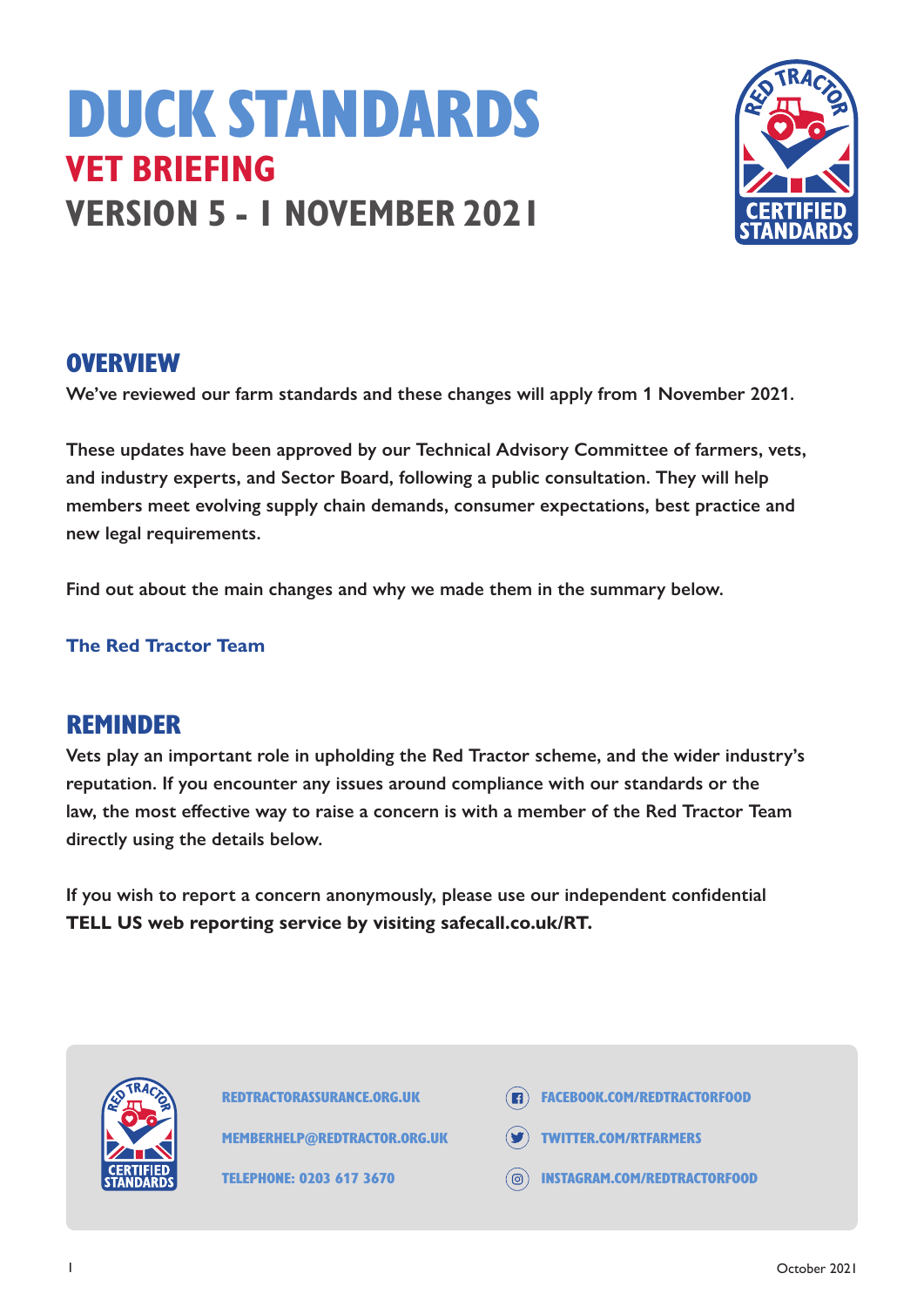## DOCUMENTS AND PROCEDURES

**Red Tractor's reputation is built on traceable, safe food production that has been farmed with care. Maintaining our reputation is crucial to everyone.** 

#### **DP.2**

**HF.2.2**

**HF.5**

**HF.5.1**

In line with a new standard requiring that farms must be capable of implementing a compulsory housing order (BI.14), additional criteria on welfare planning for housing free range flocks has been added to the avian influenza contingency plan.

## HOUSING SHELTER AND HANDLING

**Delivering a safe, comfortable and hygienic environment for birds is essential on all Red Tractor farms. We have revised several standards across our duck standards to improve the impact that they have on the outcome for birds.** 

Heat stress continues to be a significant challenge during hot weather. A member's heat stress policy must now be demonstrably implemented on the farm. It must be reviewed if there are any bird losses due to heat or cold stress.

Adequate lighting on all units is a customer expectation. Once per crop, the lux level in in all bird housing must be measured and recorded at bird head height across 80% of the building.

Evidence shows that transitions between light and dark over a 30-minute period reduces fearfulness in ducks. As such we have introduced a dawn/dusk transition period within the lighting schedule requirements.

## HEALTH AND WELFARE

**Members will already proactively manage bird health and welfare through regular planning and reviewing activities. We have revised some key standards in this area.** 



Aligning all Red Tractor poultry standards, there is a new requirement for a named welfare officer to coordinate welfare at the hatchery and on the farm. Their name and contact number must be displayed on farm/in the hatchery. There are specific areas of responsibility for the welfare officer, such as monitoring welfare policies and procedures.